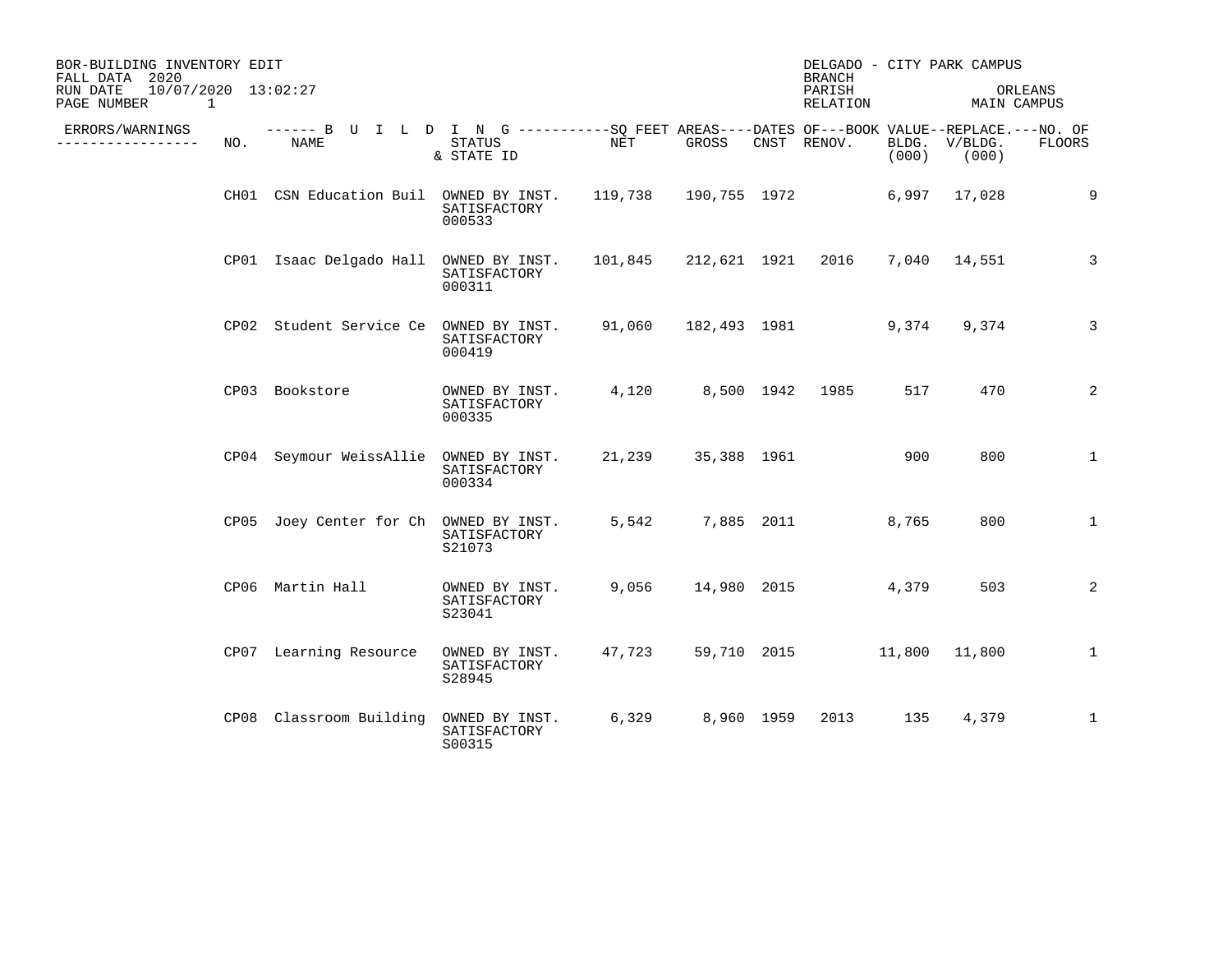| BOR-BUILDING INVENTORY EDIT<br>FALL DATA 2020       |      |                                                                                                    |                                          |        |             |  | DELGADO - CITY PARK CAMPUS<br><b>BRANCH</b> |                        |                        |
|-----------------------------------------------------|------|----------------------------------------------------------------------------------------------------|------------------------------------------|--------|-------------|--|---------------------------------------------|------------------------|------------------------|
| 10/07/2020 13:02:27<br>RUN DATE<br>PAGE NUMBER<br>2 |      |                                                                                                    |                                          |        |             |  | PARISH<br>RELATION                          |                        | ORLEANS<br>MAIN CAMPUS |
| ERRORS/WARNINGS<br>. <u>.</u>                       | NO.  | ------ B U I L D I N G ----------SQ FEET AREAS----DATES OF---BOOK VALUE--REPLACE.---NO. OF<br>NAME | STATUS<br>& STATE ID                     | NET    | GROSS       |  | CNST RENOV.<br>(000)                        | BLDG. V/BLDG.<br>(000) | FLOORS                 |
|                                                     |      | CP09 Workforce Developm OWNED BY INST.                                                             | SATISFACTORY<br>S27079                   |        |             |  | 2,815 3,944 2016 10,500 10,500              |                        | 13                     |
|                                                     |      | CP10 Francis Cook Build OWNED BY INST.                                                             | SATISFACTORY<br>000326                   | 23,999 |             |  | 38,160 1974 1,340                           | 3,659                  | 2                      |
|                                                     |      | CP11 Michael Williamson OWNED BY INST.                                                             | SATISFACTORY<br>000316                   |        |             |  |                                             | 4,541                  | $\mathbf{1}$           |
|                                                     |      | CP12 Central Utilities                                                                             | OWNED BY INST.<br>SATISFACTORY<br>000318 | 220    | 6,186 1967  |  | 560                                         | 323                    | $\mathbf{1}$           |
|                                                     |      | CP22 Technology Buildin OWNED BY INST.                                                             | SATISFACTORY<br>000321                   |        |             |  | 24,122 39,451 1970 1,365                    | 2,737                  | $\mathbf{1}$           |
|                                                     |      | CP23 Student Life Cente OWNED BY INST.                                                             | SATISFACTORY<br>016109                   | 17,041 |             |  | 38,206 1999 2001<br>5,189                   | 5,189                  | 2                      |
|                                                     |      | CP37 O'Keefe Administra                                                                            | OWNED BY INST.<br>SATISFACTORY<br>000330 | 16,009 |             |  | 20,741 1981<br>1,700                        | 1,296                  | $\mathbf{1}$           |
|                                                     |      | CP38 Batt Building                                                                                 | OWNED BY INST.<br>SATISFACTORY<br>000333 | 10,284 | 12,040 1984 |  | 484                                         | 461                    | 2                      |
|                                                     | CP39 | Bagert-Lancaster                                                                                   | OWNED BY INST.<br>SATISFACTORY<br>000332 | 14,673 |             |  | 870                                         | 834                    | 2                      |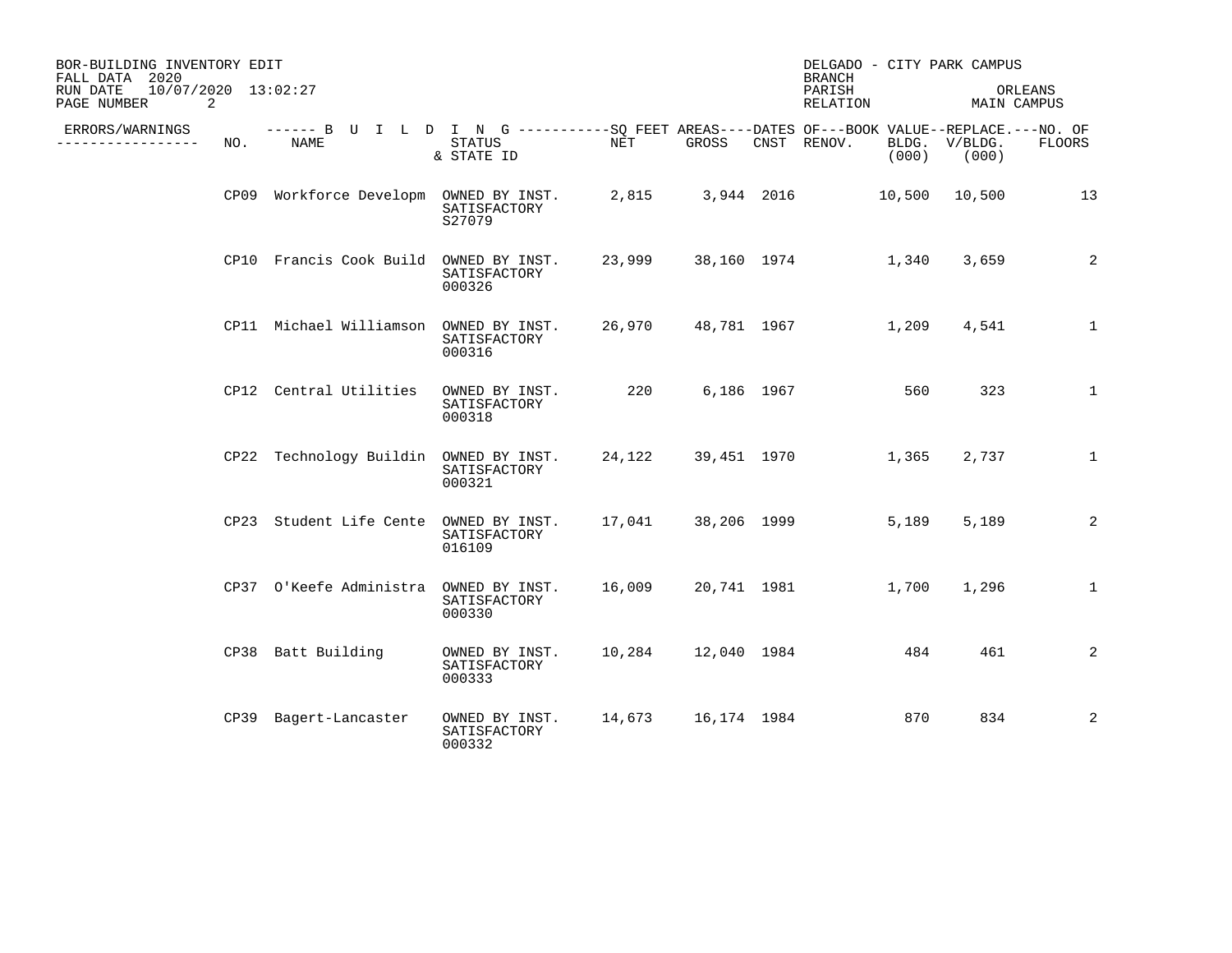| BOR-BUILDING INVENTORY EDIT<br>FALL DATA 2020  |     |                                                                                                     |                                          |                          |                  |  | <b>BRANCH</b>             |       | DELGADO - CITY PARK CAMPUS |              |
|------------------------------------------------|-----|-----------------------------------------------------------------------------------------------------|------------------------------------------|--------------------------|------------------|--|---------------------------|-------|----------------------------|--------------|
| 10/07/2020 13:02:27<br>RUN DATE<br>PAGE NUMBER | 3   |                                                                                                     |                                          |                          |                  |  | PARISH<br>RELATION        |       | MAIN CAMPUS                | ORLEANS      |
| ERRORS/WARNINGS<br>--------------              | NO. | ------ B U I L D I N G -----------SO FEET AREAS----DATES OF---BOOK VALUE--REPLACE.---NO. OF<br>NAME | STATUS<br>& STATE ID                     | NET                      | GROSS            |  | CNST RENOV.               | (000) | BLDG. V/BLDG.<br>(000)     | FLOORS       |
|                                                |     | CP40 Haydel                                                                                         | OWNED BY INST.<br>SATISFACTORY<br>000331 | 10,552    11,886    1984 |                  |  |                           | 499   | 658                        | 2            |
|                                                |     | CP41 GM Technology Lab                                                                              | OWNED BY INST.<br>SATISFACTORY<br>S12039 | 7,050                    | 8,138 1993       |  |                           | 55    | 331                        | 2            |
|                                                |     | CP42 Shipping & Receivi OWNED BY INST.                                                              | SATISFACTORY<br>S27561                   | 13,549 14,473 2019       |                  |  |                           | 718   | 718                        | $\mathbf{1}$ |
|                                                |     | CP43 Maintenance                                                                                    | OWNED BY INST.<br>SATISFACTORY<br>S27560 |                          | 5,152 6,698 2019 |  |                           | 305   | 305                        | 1            |
|                                                |     | EJ01 Blair Front School OWNED BY INST.                                                              | SATISFACTORY<br>S00002                   |                          |                  |  | 46,376 63,486 1978        | 1,705 | 2,961                      | $\mathbf{1}$ |
|                                                |     | EJ02 Blair Back Shop Bu OWNED BY INST.                                                              | SATISFACTORY<br>S00005                   | 30,656                   |                  |  | 36,628 1978               | 1,050 | 1,788                      | 1            |
|                                                |     | FS01 Firefighter Classr OWNED BY INST.                                                              | SATISFACTORY<br>S12237                   |                          |                  |  | 2,009 3,500 1978 2012 370 |       | 370                        | $\mathbf{1}$ |
|                                                |     | FS02 Firefighter School OWNED BY INST.                                                              | SATISFACTORY<br>L27023                   | 13,569                   |                  |  | 19,662 2016               | 6,226 | 6,226                      | 2            |
|                                                |     | FS03 Firefighter Tower                                                                              | OWNED BY INST.<br>SATISFACTORY<br>S28848 | 150                      | 196 1978         |  |                           | 100   | 183                        | 2            |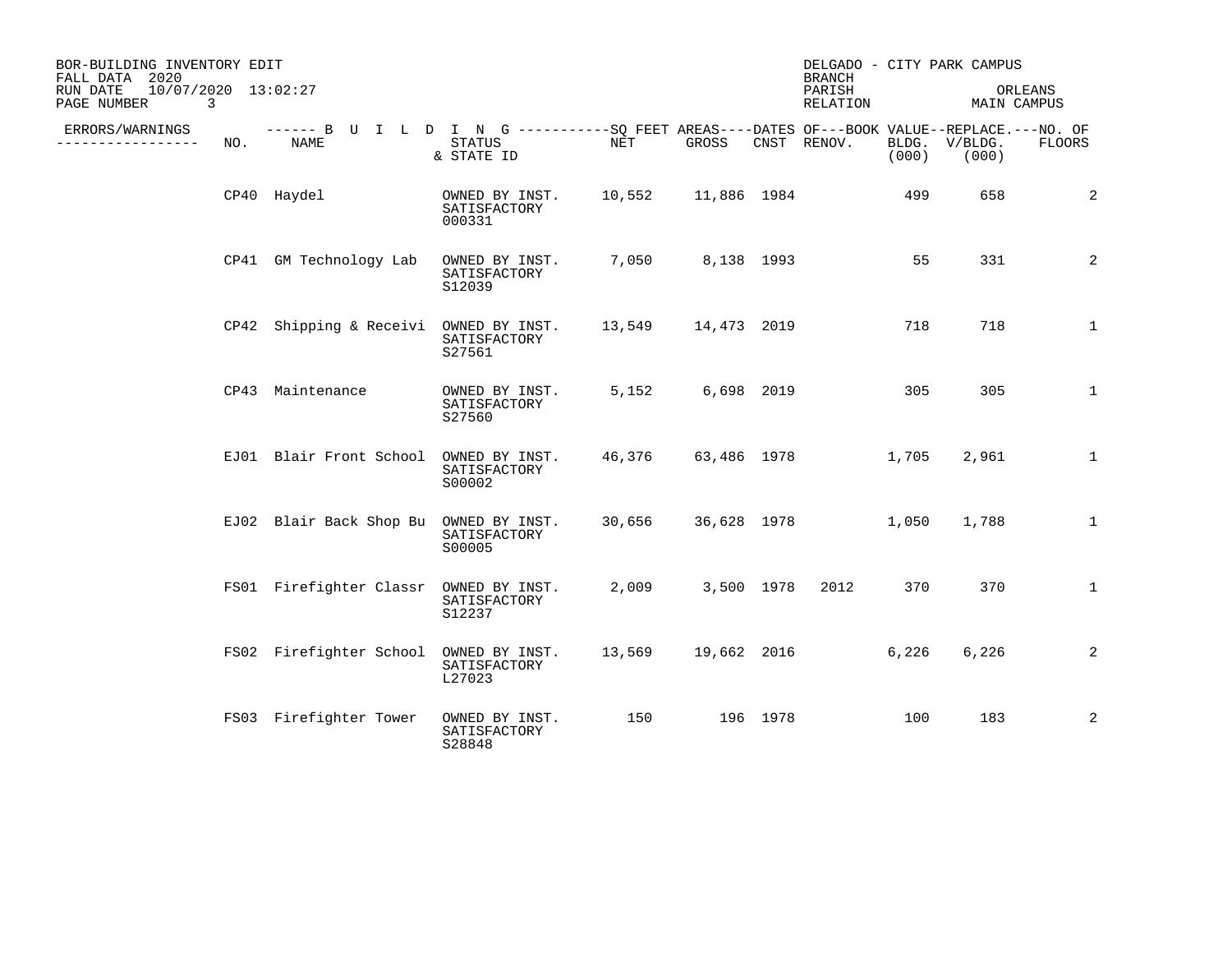| BOR-BUILDING INVENTORY EDIT<br>2020<br>FALL DATA<br>10/07/2020<br>RUN DATE<br>PAGE NUMBER<br>4 |                  | 13:02:27                                 |   |                                          | DELGADO<br>CITY PARK CAMPUS<br>$\overline{\phantom{m}}$<br><b>BRANCH</b><br>PARISH<br>ORLEANS<br>RELATION<br>MAIN CAMPUS |             |      |                                                                      |                |                  |        |   |
|------------------------------------------------------------------------------------------------|------------------|------------------------------------------|---|------------------------------------------|--------------------------------------------------------------------------------------------------------------------------|-------------|------|----------------------------------------------------------------------|----------------|------------------|--------|---|
| ERRORS/WARNINGS                                                                                | NO.              | <b>B</b><br>L<br>$- - - - - - -$<br>NAME | D | N<br>STATUS<br>& STATE ID                | NET                                                                                                                      | GROSS       | CNST | -SQ FEET AREAS----DATES OF---BOOK VALUE--REPLACE.---NO. OF<br>RENOV. | BLDG.<br>(000) | V/BLDG.<br>(000) | FLOORS |   |
|                                                                                                | RC01             | River City                               |   | OWNED BY INST.<br>SATISFACTORY<br>S27439 | 60,889                                                                                                                   | 80,886      | 2018 |                                                                      | 21,522         | 33,752           |        | 2 |
|                                                                                                | SC01             | Sidney Collier 1                         |   | OWNED BY INST.<br>SATISFACTORY<br>S28650 | 3,443                                                                                                                    | 9,485 2014  |      |                                                                      | 3,000          | 3,000            |        | 2 |
|                                                                                                | SC02             | Sidney Collier 2                         |   | OWNED BY INST.<br>SATISFACTORY<br>S28651 | 19,950                                                                                                                   | 32,520 2014 |      |                                                                      | 6,000          | 9,000            |        | 2 |
|                                                                                                | SC <sub>03</sub> | Sidney Collier 3                         |   | OWNED BY INST.<br>SATISFACTORY<br>S28848 | 19,624                                                                                                                   | 29,762 2015 |      |                                                                      | 5,175          | 5,175            |        | 2 |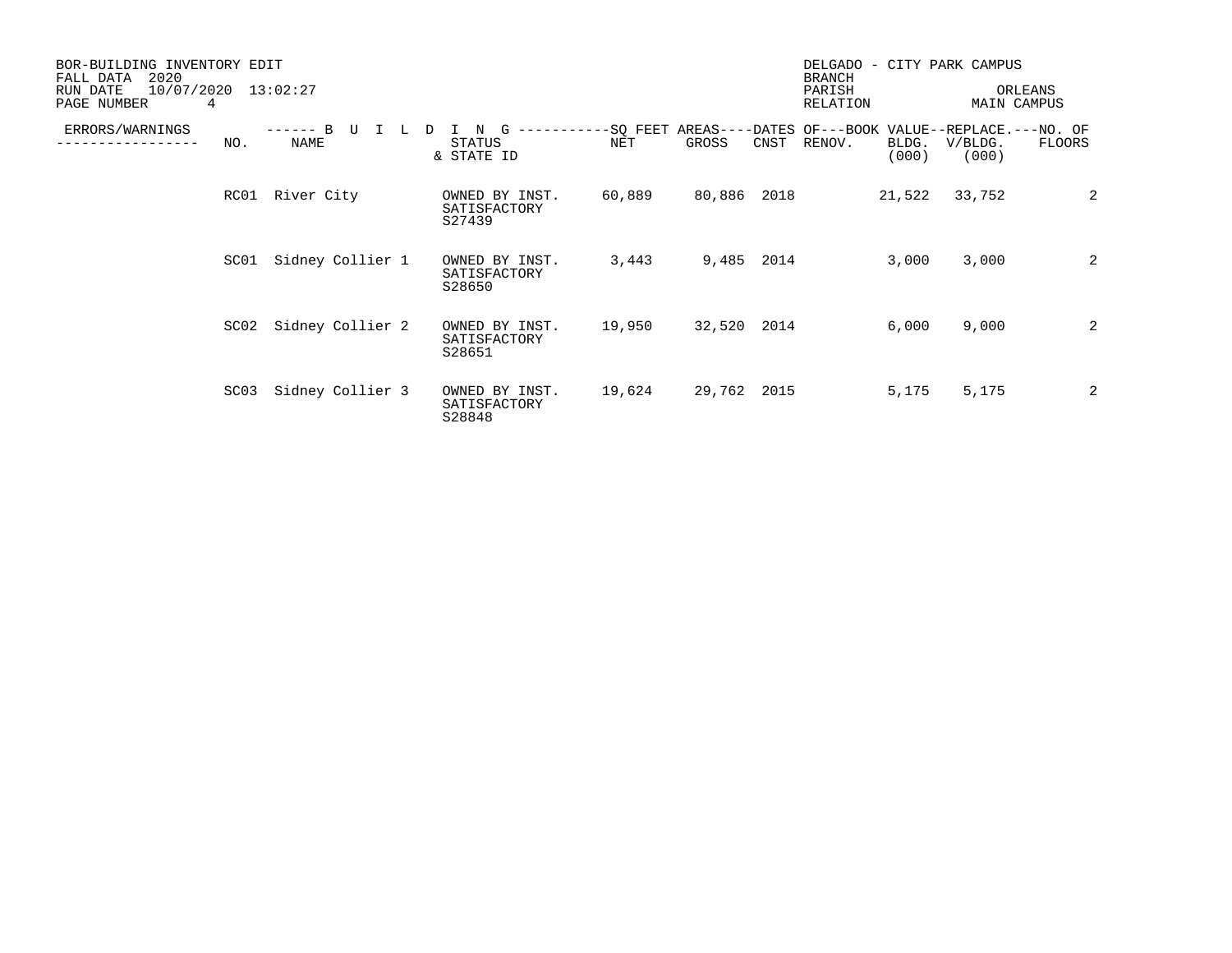| BOR-BUILDING INVENTORY EDIT                                                                                                                                                                                                                                                                             |                  | DELGADO - CITY PARK CAMPUS      |                    |
|---------------------------------------------------------------------------------------------------------------------------------------------------------------------------------------------------------------------------------------------------------------------------------------------------------|------------------|---------------------------------|--------------------|
| FALL DATA 2020<br>10/07/2020 13:02:27<br>RUN DATE<br>PAGE NUMBER<br>5                                                                                                                                                                                                                                   | BRANCH<br>PARISH | ORLEANS<br>RELATION MAIN CAMPUS |                    |
| DESCRIPTION AND SUMMARY OF ERRORS & WARNINGS                                                                                                                                                                                                                                                            |                  |                                 |                    |
| $A = ERROR$<br>- DUPLICATE BLDG<br>$B = ERROR$<br>$C = ERROR$<br>- UNMATCHED BLDG<br>$D = ERROR$                                                                                                                                                                                                        |                  |                                 |                    |
| $E = ERROR$<br>F = WARNING - INVALID FOUNDATION TYPE<br>H = WARNING - INVALID CONSTRUCTION STATUS CODE (TYPE STRUC)<br>J = WARNING - INVALID HEATING STATUS CODE<br>L = WARNING - INVALID ROOF STRUCTURE STATUS CODE<br>N = WARNING - INVALID ROOF MATERIAL STATUS CODE                                 |                  |                                 |                    |
|                                                                                                                                                                                                                                                                                                         |                  |                                 |                    |
| R = WARNING - BLDG IS OWNED BUT NO BOOK OR ESTIMATED VALUE IS PROVIDED<br>- NET ASSIGNABLE SQ FT + CUSTODIAL + CIRCULATION + MECHANICAL SQ FT > GROSS SQUARE FEET - - - - - - - - - -<br>$S = ERROR$<br>THE SUM OF THE NET SQ FT OF THE ROOMS IN THIS BUILDING IS GREATER THAN THE REPORTED GROSS SQ FT |                  |                                 |                    |
| T = WARNING - NET ASSIGNABLE SQ FT, CUSTODIAL, CIRCULATION AND MECHANICAL ARE ALL ZEROS OR BLANK (NO ROOMS - - - - -<br>ASSIGNED TO THIS BUILDING OR BUILDING CONTAINS ONLY ROOMS WITH TYPES OF 010, 020 OR 030)                                                                                        |                  |                                 |                    |
| U = WARNING - NET ASSIGNABLE SQ FT = ZEROS OR BLANK WITH CUSTODIAL, CIRCULATION OR MECHANICAL > ZERO - - - - - - - - - -                                                                                                                                                                                |                  |                                 |                    |
| ------- TOTALS -------                                                                                                                                                                                                                                                                                  |                  |                                 |                    |
|                                                                                                                                                                                                                                                                                                         |                  |                                 | 31                 |
| TOTAL ERRORS                                                                                                                                                                                                                                                                                            |                  |                                 |                    |
| TOTAL WARNINGS                                                                                                                                                                                                                                                                                          |                  |                                 |                    |
| TOTAL BOOK VALUE OF BLDGS (IN THOUSANDS)                                                                                                                                                                                                                                                                |                  |                                 | 119,849<br>153,712 |
| TOTAL GROSS AREA OWNED BY INST.                                                                                                                                                                                                                                                                         |                  |                                 | 1,262,295          |
| TOTAL GROSS AREA                                                                                                                                                                                                                                                                                        |                  |                                 |                    |

\*\* PLEASE REFER TO THE FACILITIES MANUAL TO OBTAIN THE CORRECT CODES.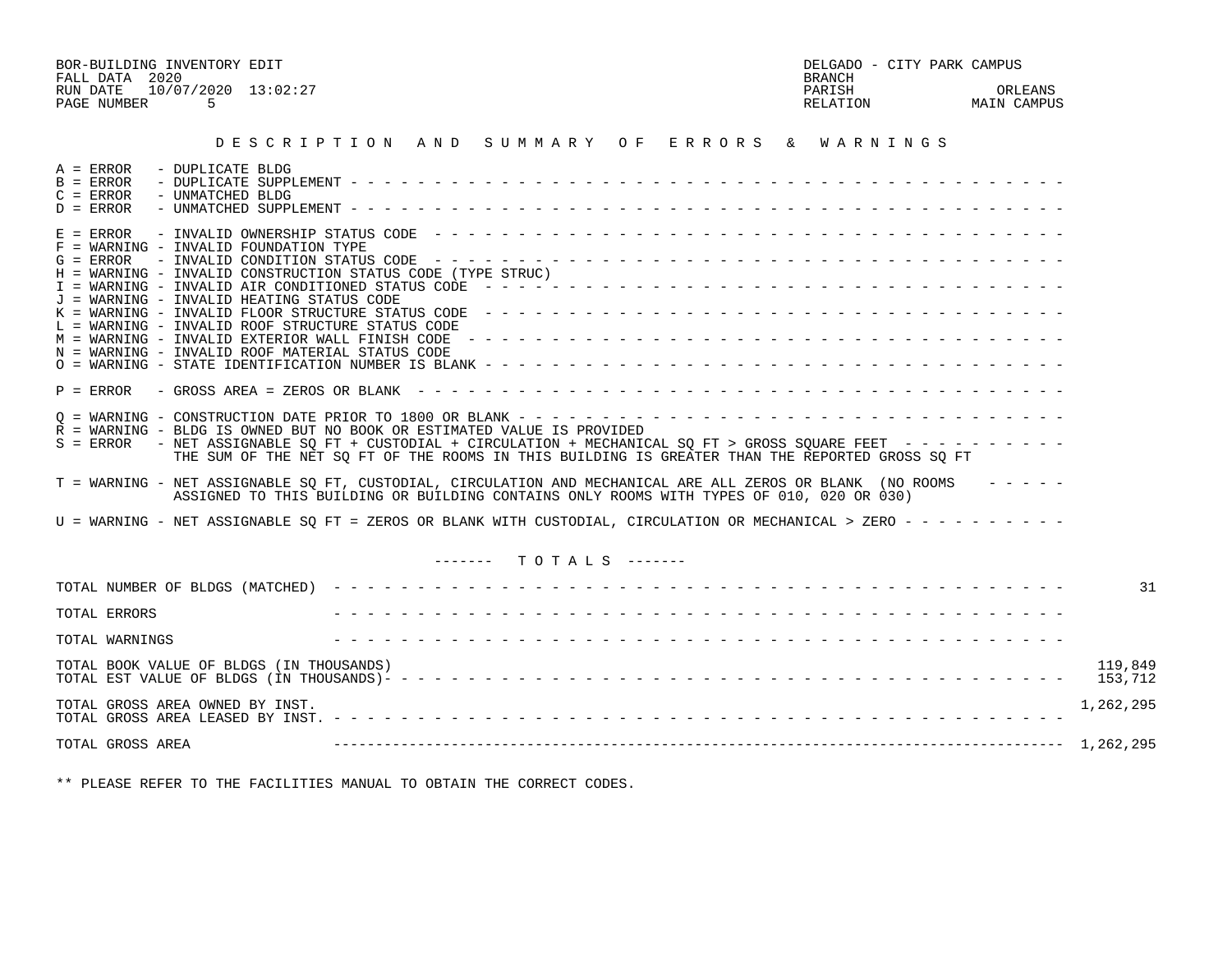| BOR-BUILDING INVENTORY EDIT<br>2020<br>FALL DATA<br>10/07/2020<br>RUN DATE<br>6<br>PAGE NUMBER |      | 13:02:27                      |                                                          |        |             |      | DELGADO<br>$\overline{\phantom{a}}$<br><b>BRANCH</b><br>PARISH<br>RELATION |                | WEST BANK CAMPUS<br>BRANCH FULL                                       | <b>JEFFERSON</b><br>PROGRAM |
|------------------------------------------------------------------------------------------------|------|-------------------------------|----------------------------------------------------------|--------|-------------|------|----------------------------------------------------------------------------|----------------|-----------------------------------------------------------------------|-----------------------------|
| ERRORS/WARNINGS                                                                                | NO.  | B<br>L<br>D<br>------<br>NAME | -----------SQ FEET<br>NG.<br><b>STATUS</b><br>& STATE ID | NET    | GROSS       | CNST | RENOV.                                                                     | BLDG.<br>(000) | AREAS----DATES OF---BOOK VALUE--REPLACE.---NO. OF<br>V/BLDG.<br>(000) | FLOORS                      |
|                                                                                                | WB01 | Classroom and Offi            | OWNED BY INST.<br>SATISFACTORY<br>S00368                 | 15,246 | 21,027 1972 |      |                                                                            | 510            | 1,459                                                                 | 1                           |
|                                                                                                | WB02 | Vocational Trainin            | OWNED BY INST.<br>SATISFACTORY<br>S00369                 | 17,229 | 22,985 1978 |      |                                                                            | 566            | 1,220                                                                 | $\mathbf{1}$                |
|                                                                                                | WB03 | Larocca Building              | OWNED BY INST.<br>REMODELING-A<br>S13713                 | 19,733 | 41,308 1999 |      | 2013                                                                       | 4,523          | 4,523                                                                 | 2                           |
|                                                                                                | WB05 | Student Center                | OWNED BY INST.<br>SATISFACTORY<br>S28632                 | 7,226  | 10,937 1982 |      | 2015                                                                       | 13,000         | 1,300                                                                 | 1                           |